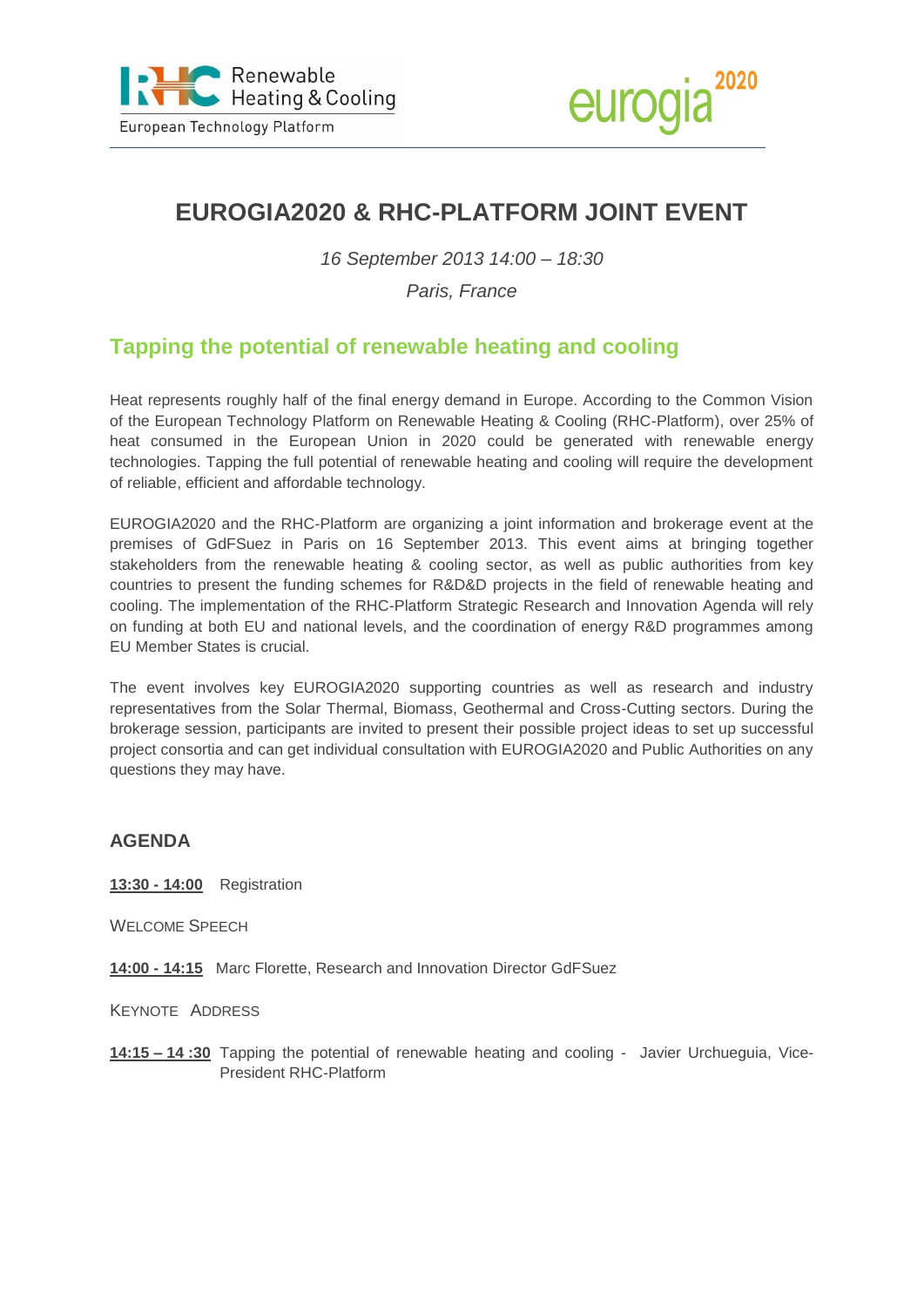



INFORMATION DAY PROGRAMME

**14:30 – 14:45** Strategic research and innovation agenda for RHC – Simone Landolina, Coordinator Secretariat RHC-Platform

- **14:45 – 15:00** Research and innovation priorities for Solar Heating and Cooling Daniel Mugnier, TECSOL SA
- **15:00 – 15:15** Increased use of biomass in renewable heating and cooling: R&D and industry needs - Ghislain Colom, GdFSuez
- **15:15 – 15:30** Low and medium temperature geothermal energy for district heating Christian Boissavy, AFPG
- **15:30 – 15:45** Thermal energy storage: unlocking the potential of RHC Luisa F. Cabeza, University of Lleida
- **15 :45 – 16:00** EUROGIA2020, How to get your ideas funded Christian Besson, EUROGIA2020 Office Director
- **16:00 – 16:15** Public support for low carbon energy technologies in France French Ministry of Sustainable Development and Energy (tbc)
- **16:15 – 16:30** EU funding for sustainable energy Maud Skaringer (tbc), European Commission DG for Regional and Urban Policy
- **16:30 – 16:45** Supporting renewable heating projects: experience with EUROGIA and national schemes – Greg Gebrail, UK Department of Energy and Climate Change, UK
- **16:45 – 17:00** Coffee Break

#### **17:00 – 18 :30** BROKERAGE EVENT

- *Project ideas*: participants in the information days are invited to present in 10 minutes project ideas for which they would like to set up international partnerships.
- *Break-out sessions*: participants interested in proposing projects can get individual consultations with EUROGIA2020 and Public Authority representatives on any question they may have.

**18: 30** Refreshments

#### **VENUE**

**GdFSuez** Direction Recherche & Innovation 1 & 2 Place Samuel de Champlain Faubourg de l'Arche 92930 PARIS LA DÉFENSE CEDEX